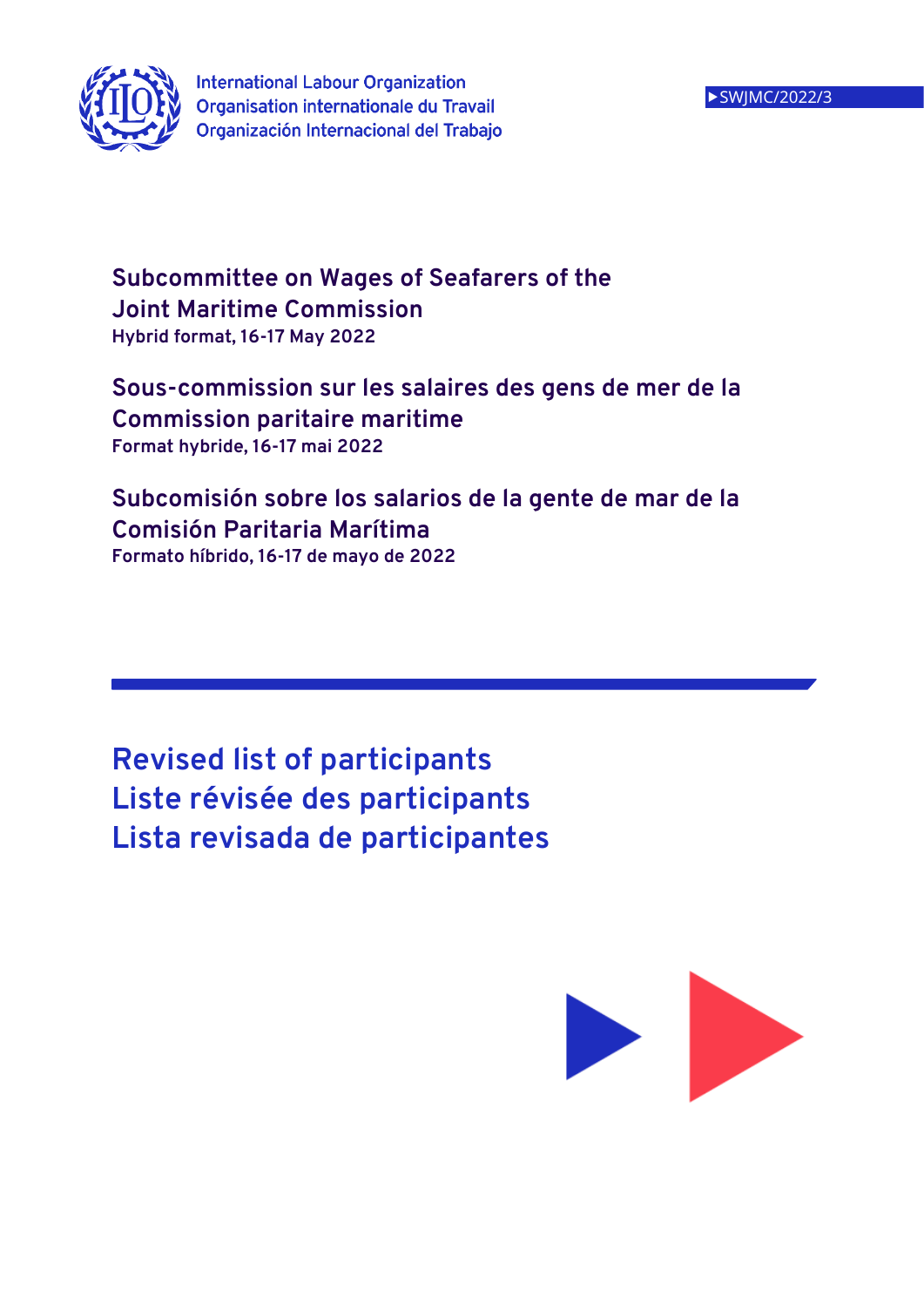### **Shipowners' representatives Représentants des armateurs Representantes de los armadores**

| Mr Charles Darr                                      | Swiss Shipowners' Association                                                                             |  |
|------------------------------------------------------|-----------------------------------------------------------------------------------------------------------|--|
| Mr Dirk Max Johns                                    | Managing Director, Verband Deutscher Reeder                                                               |  |
| Mr Tim Springett                                     | Policy Director, Employment and Legal, UK Chamber of<br>Shipping                                          |  |
| Mr Peter Williams                                    | Maritime Consultant, JSA Global                                                                           |  |
| Mr Paal Taangen                                      | Director - Head of Negotiations, Norwegian Shipowners'<br>Association                                     |  |
| Mr Frederikos Vergados                               | Legal Advisor, Union of Greek Shipowners                                                                  |  |
| Adviser / Conseillère technique / Consejera Técnica: |                                                                                                           |  |
| Mr Erwin Meijnders                                   | Member of the Board and Chairman of Labour Affairs<br>Committee, Royal Association Netherlands Shipowners |  |
| Mr Guido Xavier Hollaar                              | Deputy Managing Director, Royal Association Netherlands<br>Shipowners (KVNR)                              |  |
| Mr Francesco Gargiulo                                | Chief Executive Officer, International Maritime Employers'<br>Council                                     |  |
| Mr Belal Ahmed                                       | Chairman, International Maritime Employers' Council                                                       |  |
| Ms Hannah Gilbert                                    | Policy Adviser, UK Chamber of Shipping                                                                    |  |
| Mr Yutaka Koshimizu                                  | General Manager, Marine Human Resource Division, The<br>Japanese Shipowners' Association (JSA)            |  |
| Mr Iori Okuyama                                      | The Japanese Shipowners' Association (JSA)                                                                |  |
| Ms Sarah Cerchè                                      | Director, Workplace Relations, Maritime Industry Australia                                                |  |

(MIAL)

Revised list of participants Liste révisée des participants Lista revisada de participantes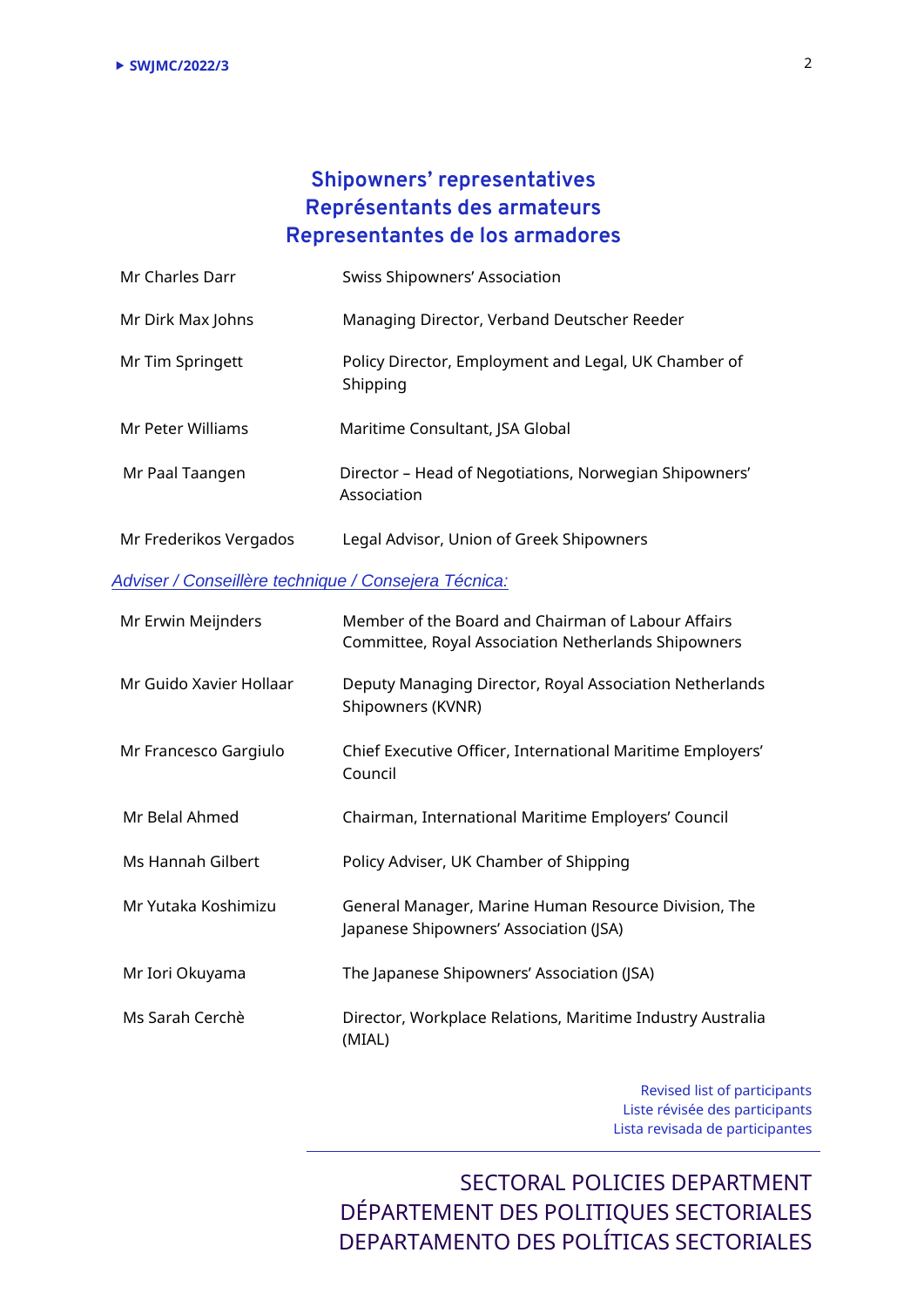| Mr Stewart Inglis      | Director, Maritime Policy and Government Affairs, MSC Group |
|------------------------|-------------------------------------------------------------|
| Ms Mariachiara Sormani | Italian Shipowners' Association                             |
| Ms Sanne Koeleman      | Labour Affairs Officer, KVNR                                |
| Mr George Pitaoulis    | Marine Personnel and Development Director, ABC Maritime     |
| Mr Gerardo A. Borromeo | Chief Executive Officer, PTC Holdings Corporation           |

Revised list of participants Liste révisée des participants Lista revisada de participantes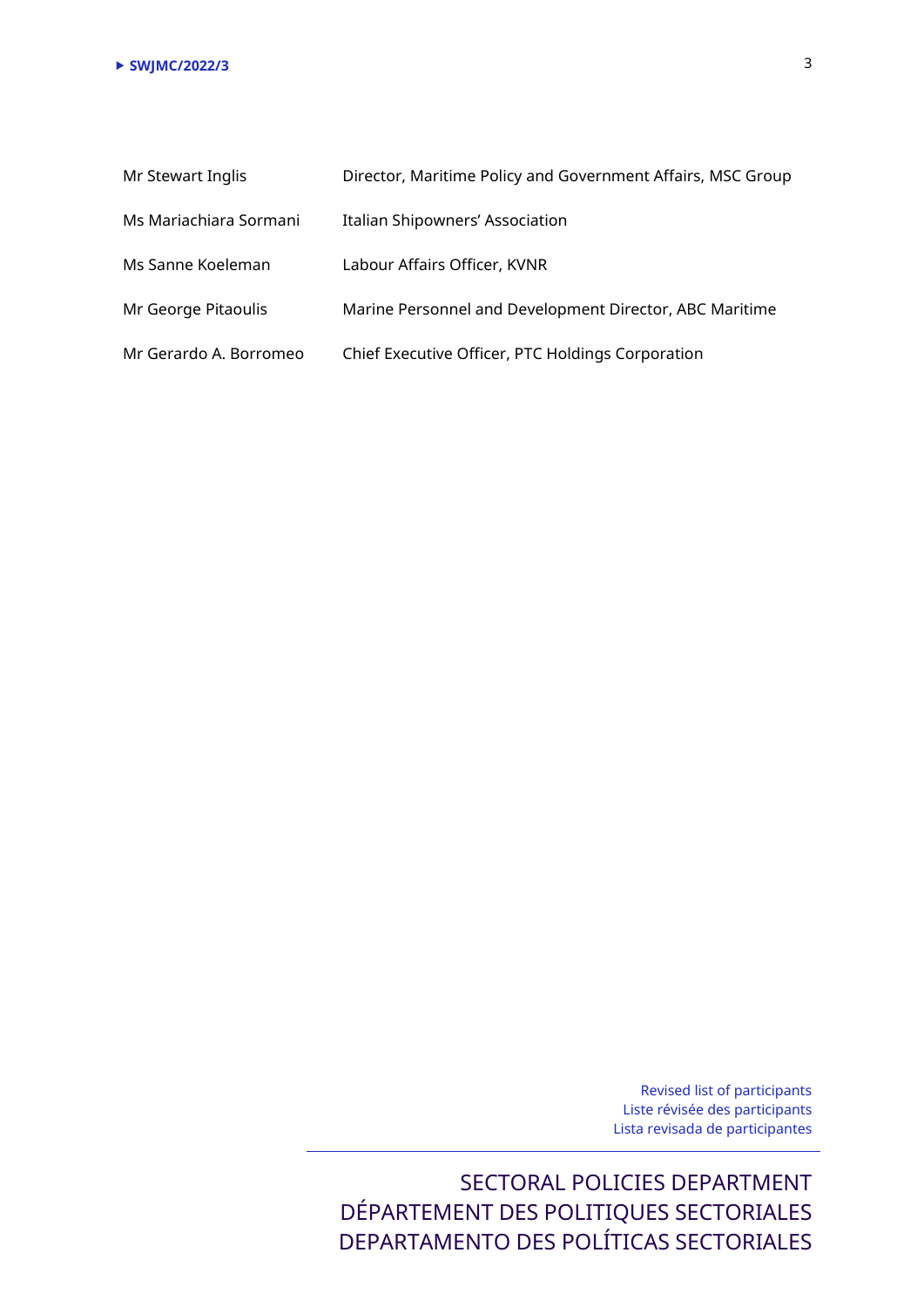## **Shipowners' secretariat Sécretariat des armateurs Secretariado de los armadores**

| Mr Guy Platten        | Secretary-General, International Chamber of Shipping (ICS)               |
|-----------------------|--------------------------------------------------------------------------|
| Ms Natalie Shaw       | Director, Employment Affairs, International Chamber of<br>Shipping (ICS) |
| Mr Helio Vicente      | Senior Advisor, International Chamber of Shipping (ICS)                  |
| Ms Ondrilla Fernandes | International Chamber of Shipping (ICS)                                  |

Revised list of participants Liste révisée des participants Lista revisada de participantes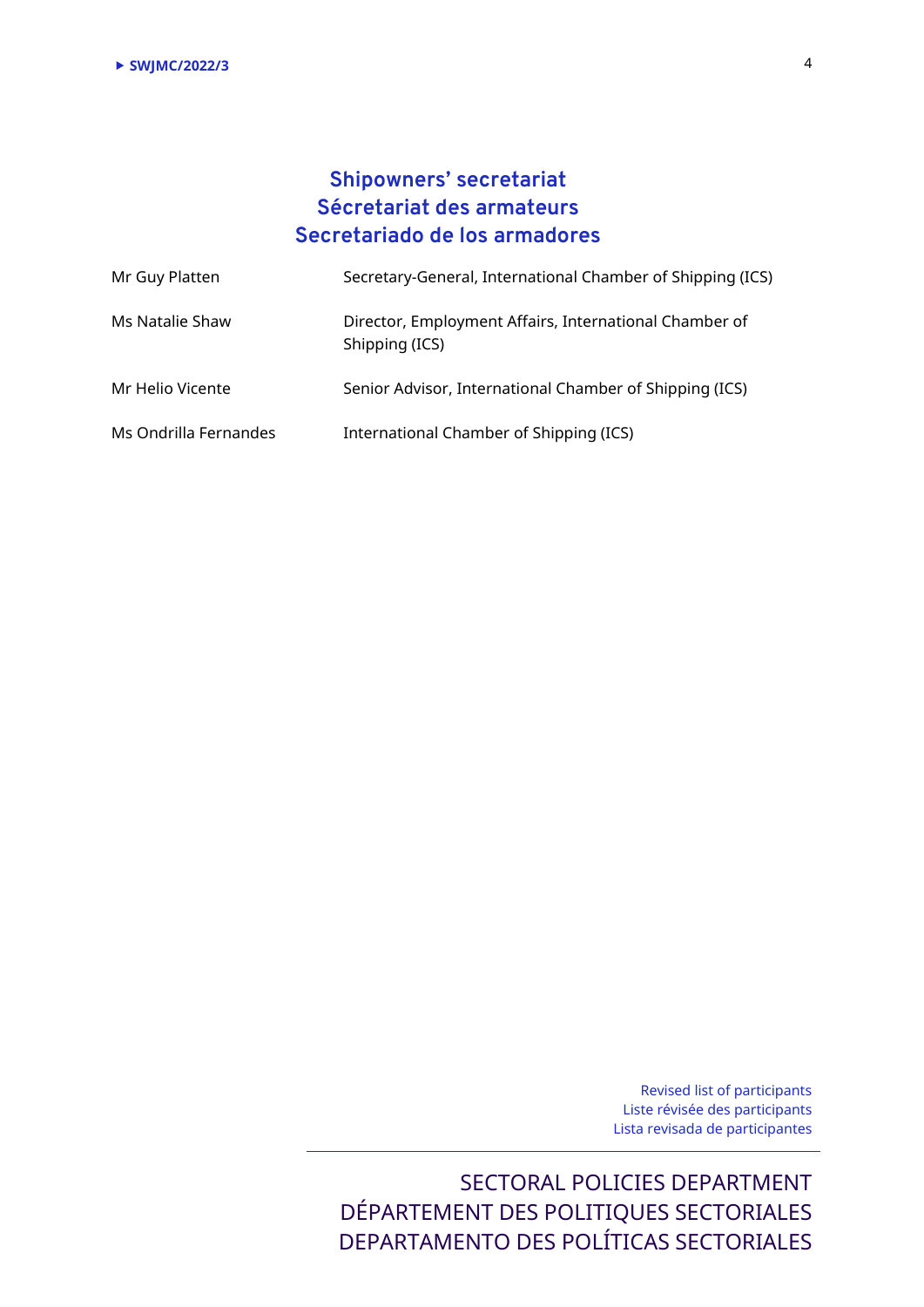### **Seafarers representatives Représentants des gens de mer Representantes de la gente de mar**

| Mr Alexander Ragonjan | Associated Marine Officers' and Seamen's Union of the<br>Philippines (AMOSUP) |
|-----------------------|-------------------------------------------------------------------------------|
| Mr Yuri Sukhorukov    | President, Seafarers' Union of Russia                                         |
| Mr Kenny Reinhold     | President, SEKO                                                               |
| Mr Abdulgani Serang   | General Secretary - cum - Tresurer, National Union of<br>Seafarers of India   |
| Mr Mark Dickinson     | General Secretary, Nautilus International                                     |

Revised list of participants Liste révisée des participants Lista revisada de participantes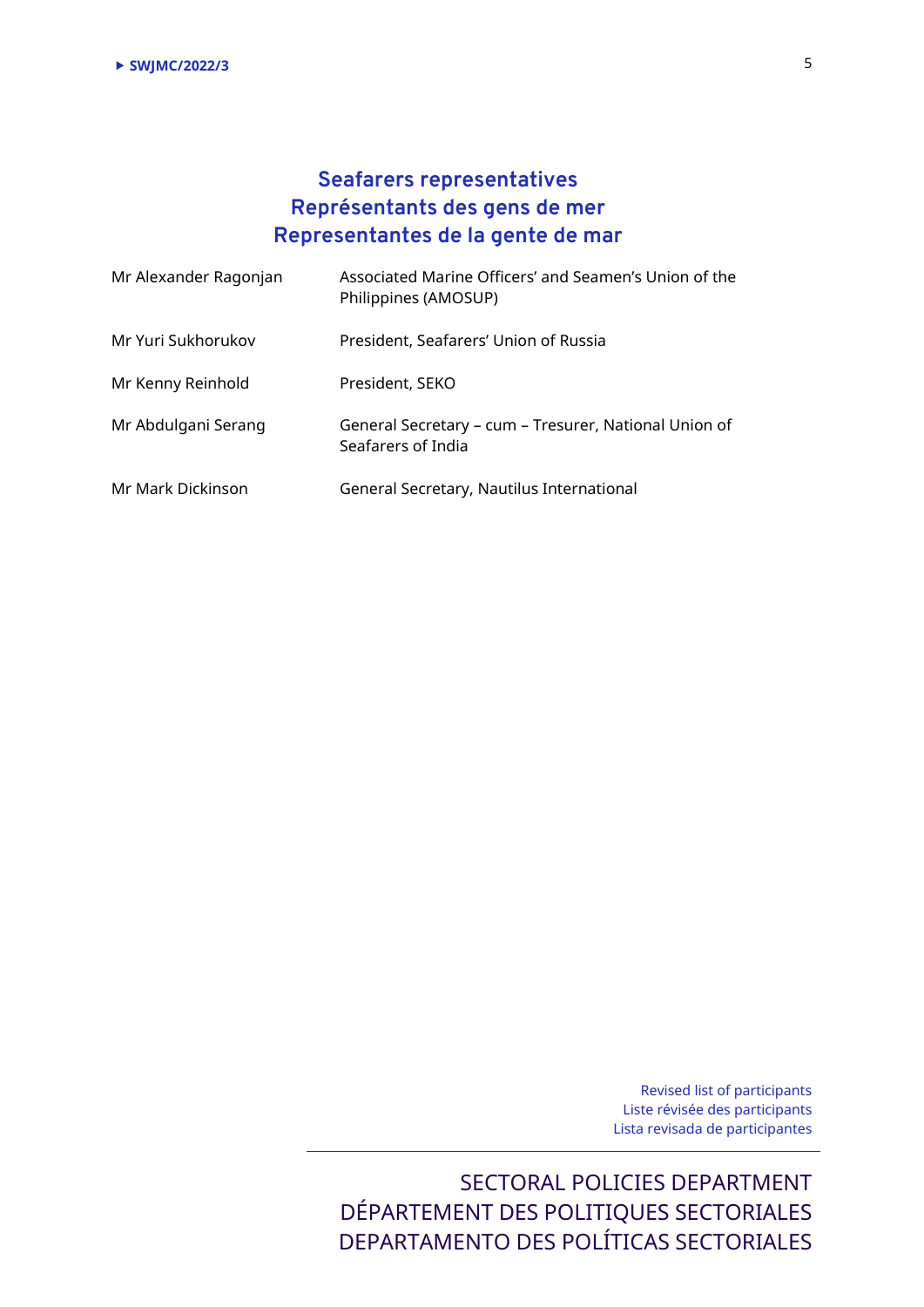## **Seafarers' secretariat Sécretariat des gens de mer Secretariado de la gente de mar**

| Mr Fabrizio Barcellona | Seafarers' Inland Navigation Sections Co-ordinator,<br>International Transport Workers' Federation (ITF) |
|------------------------|----------------------------------------------------------------------------------------------------------|
| Ms Maria Teresa Llanos | Assistant Director, International Trade Union Confederation<br>(ITUC)                                    |

Revised list of participants Liste révisée des participants Lista revisada de participantes